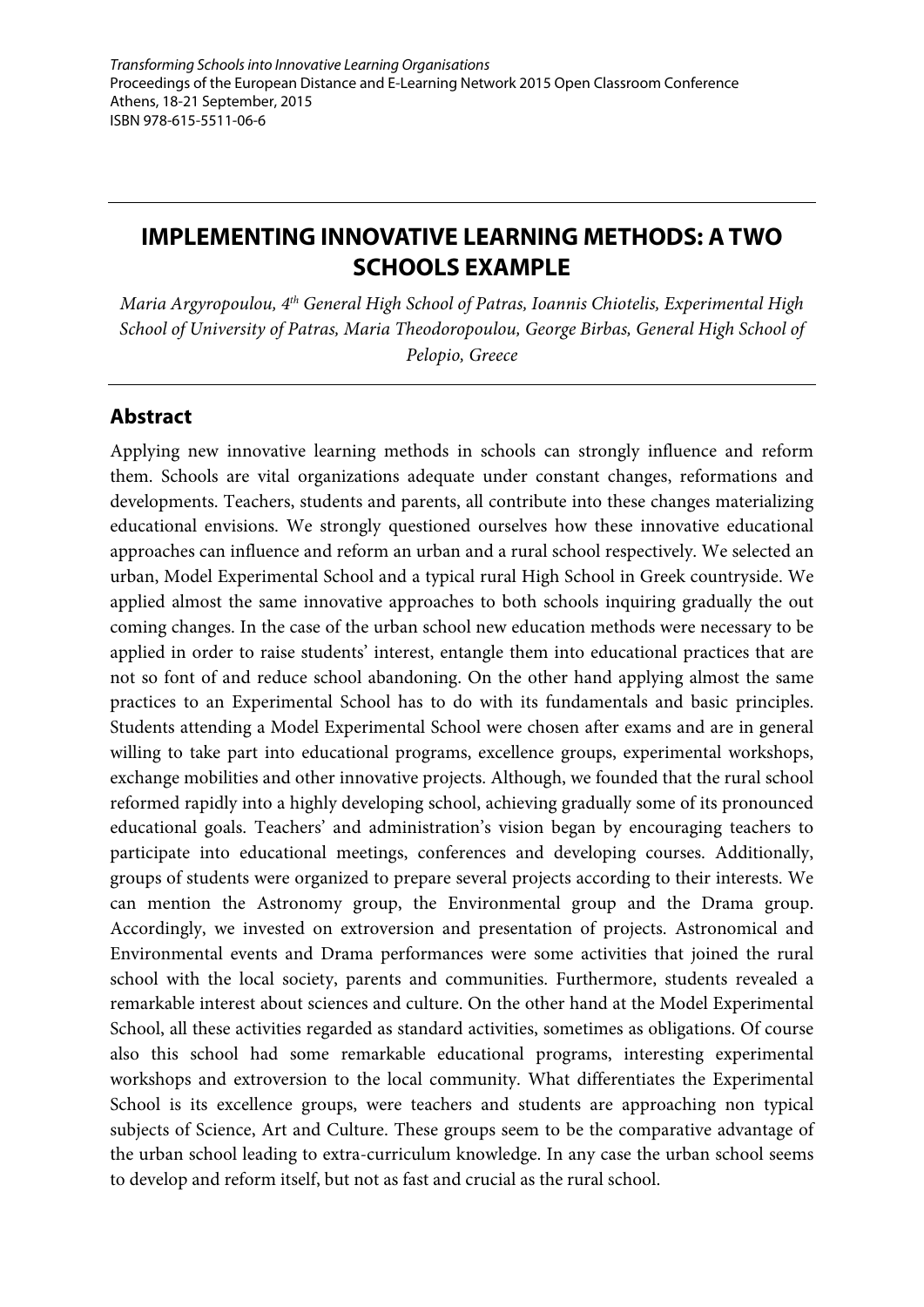### **Introduction**

We are witnessing a new social capital where knowledge and learning are the result of cooperation and interaction of people, with master trust among participants, social networks, linkages and partnerships based on the social values of society (Kalantzis & Cope, 2013). "The new learning is reflected in the concepts of transformational, integrative and cooperative education mainly of the Social Gnosticism, of the state pluralism but also of the principles of reconsideration, cognitive repertoires and synergistic feedback» (Arvanitis, 2013, p.19). It is therefore clear from the above that the issue of us as educators, it is now shifting from the teaching of the subject, in teaching the active subject, where the meta-modernism, i.e. the affirmation and acceptance of pluralism and integration of the personal style, has the total power in learning practice (Kossyvaki, 2003). Furthermore, some dogmatic concepts of objective and indisputable knowledge and the acceptance that knowledge is consider as a social construction adequate under continuous trading, alongside to the circular organization of living systems that self-regulated entities in interaction with the environment, are required to be abandonment (Kossyvaki, 2003, p.44). Schools which purport to stand at the forefront of the education system should at least work pluralist in its choices of educational methods used. As teachers we are called to respond and to rebuild the context of the educational process. The student turns from passive to active receiver underlying learning and teachers must abandon the role of authorities (Kossyvaki, 2003), by developing the necessary skills that will give it the ability to cope with a world that is constantly changing. Additionally, compelling is the need for using alternative forms of education that will offer good education for students who for whatever reason cannot participate in the conventional system of education. Teachers must prepare their students, integrating the life skills that will enable them to recognize and manage a world that is constantly changing.

Practically, how can we organize and reform a rural school? Designing a long period action plan can help a school? How can we implement theoretical predictions into real school environment and evaluate our findings? It is well known that teachers have to participate into educational conferences and courses (Baird et al., 1991). Meetings and courses are crucial for the overall progress and development of teachers (Shannon et al., 1998). New trends in education had to be spread into a rapidly changing world (Tillema, 1994). Modern educators and teachers are expressing a growing demand for lifelong learning programs (Hobson, 2002). Additionally, all new trends must be implemented into classrooms and embodied in the traditional curriculum (Helsby, 1995). In parallel students must accept and incubate modern pedagogical methods (Finn, 1998). Working in groups, consisting working teams, preparing projects and presenting results are some of the new aspects of education. On the other hand, excellence groups (Howley, 1989) and students' contests (Verhoeff, 1997), seems to gain an important part of nowadays educational system. Furthermore, extroversion of knowledge gradually becomes a goal for many schools (Holland & Andre, 1987). Astronomical and environmental events (generally science courses), cultural performances (theatre) are of high educational content. But the question is how we can implement all these aspects into daily educational practice.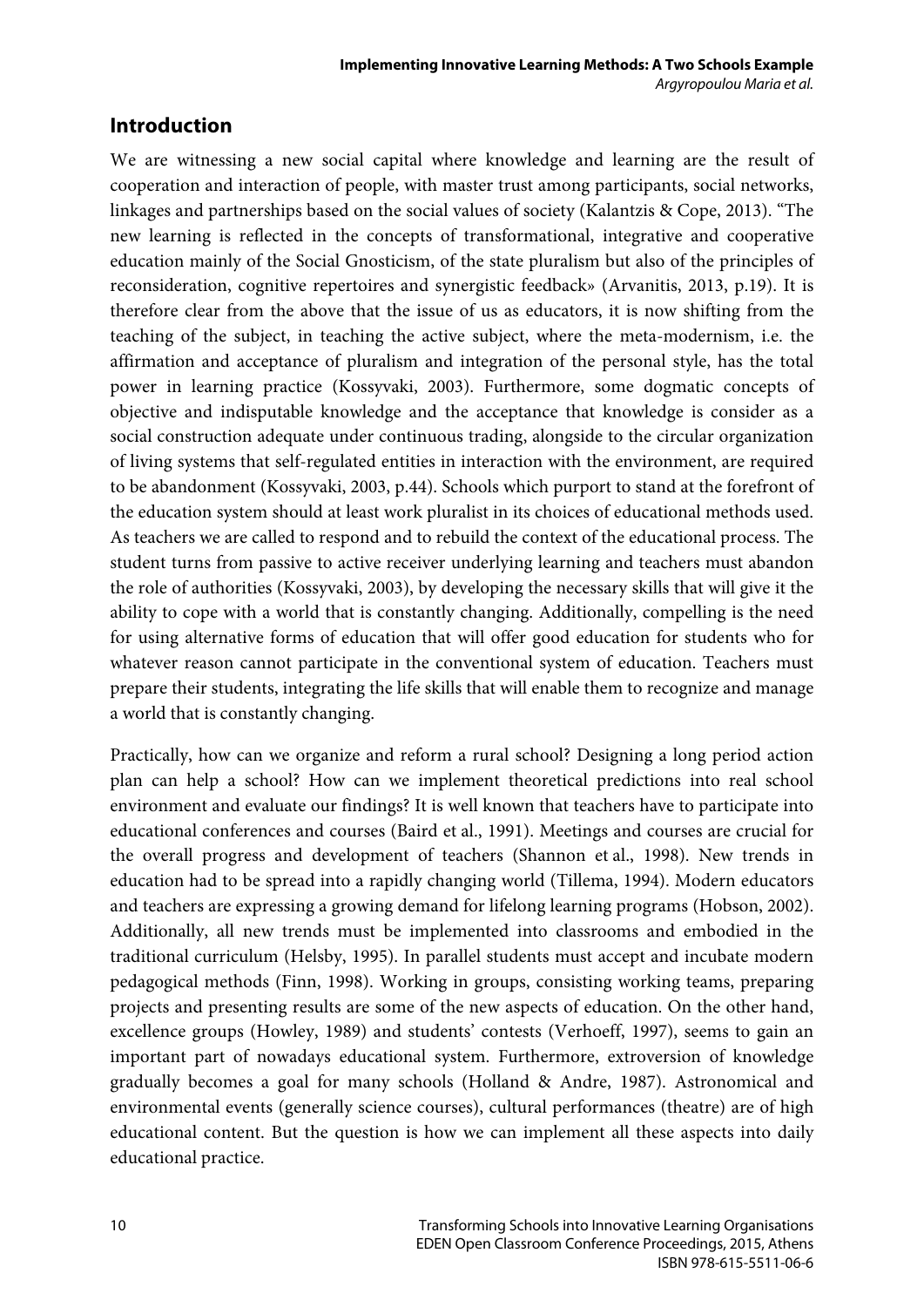#### **Implementation**

The two schools, on whose actions we rely on to develop our thoughts and with whom we have engaged either as Headmasters/mistress or as teachers, tried to implement a knowledge management program aimed at achieving specific learning outcomes such as the diffusion of knowledge, the improved performance, competitive advantage in a public school and high levels of learning innovation. So through the exploration and implementation of pre-existing knowledge trying to create new knowledge for our students and ourselves, always having in mind that in any educational application, learning as a product of the learning and not just teaching (Lionarakis, 2006). At the same time we took seriously into consideration that learning is not only cognitive development but depends heavily on the feeling, the will, the drive and the "physicality" (Kossyvaki, 2003). The Knowledge management model we rely on in order to design our educational plan for both schools was that proposed by Collison and Parcell (Collison & Parcell, 2001), considering three basic knowledge management elements: people, technology and procedures. At the same time we received seriously in consideration the pro-mention theoreticians' opinions about the crucial role of the schools' culture in every single case i.e. the differences between the culture of the rural and the urban school.

Thus we tried to set the bases for creating schools with teachers and students as an integral part of the "knowledge society", exploiting creatively knowledge which occurs outside the classroom and implementing the so called "School on cloud". Schools that are familiarizing students with inquiring, managing and extracting the information, pull down the watertight boundaries of disciplines and interdisciplinary approach knowledge, involving diversity in learning and finally teachers that try to get out of the suffocating confines of Marxist "alienation" of alienation that is the product of his labour. The four axes of the action plans that were formed were:

- the logistical equipment and improvement of building infrastructure,
- teachers training and engaging with new pedagogical data, innovation and research,
- improving teaching instrumentation aimed at developing students skills that will ensure a smooth, balanced and productive path in their integration into society and the labour market in particular and finally,
- evaluation.

In both schools we have mainly problems on rising students' interest, provoke curiosity, but especially in the rural school we have also some disciplinary matters. Both schools wished to develop extroversion and come closer to local communities. According to these major needs in both schools we based on lifelong learning, implementation, group working, production of educational material, extroversion, seminars, educational and cultural events, participation in contests, evaluation and feedback.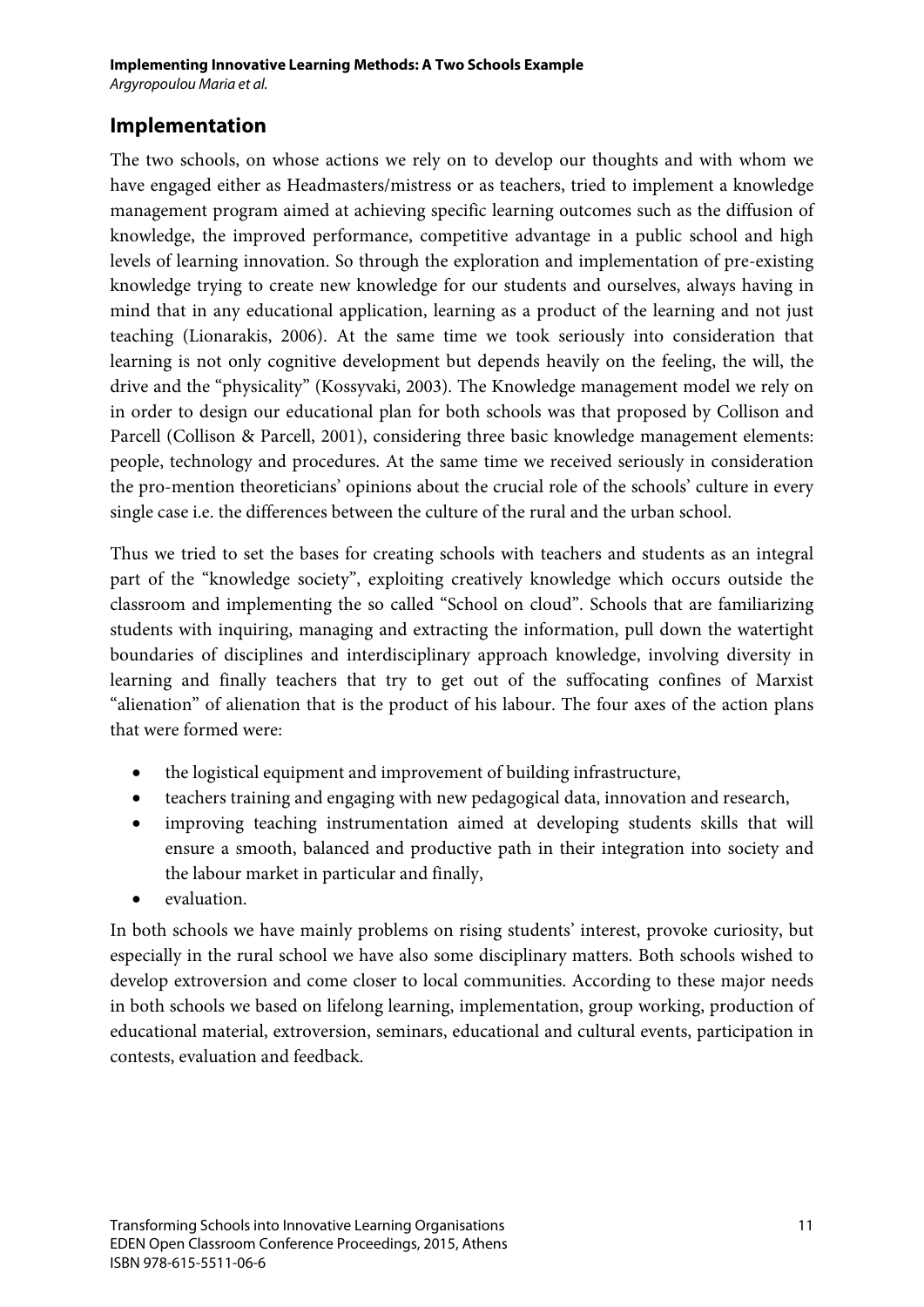# **Urban School activities**

The goal for improving the education provided includes actions related to the Organization of the school community as community learning, developing educational material relating to the curricula of the new school and the pilot curriculum and designing teaching methods as set out in the institutional framework (Kalantzis & Cope, 2013). Initially the improvement of education in a public school requires in-service training for teachers. The drafting of a questionnaire on the training needs of teachers and the exploitation of the data helped in the planning of training activities under the supervision of School Counsellors and properly design seminars and projects. Furthermore we designed training activities in cooperation with Universities, other educational institutions but also through applying and succeeding an Erasmus+ proposal for Certified In-Service Training Mobility Program for the school staff: The proposal indeed provides a summer school for teachers as an implementation activity.

Additionally, we signed protocols of cooperation and development of partnerships and actions with Universities or other educational institutions while our connection with the local community formed the next long-term goal. In particular the cooperation protocols were signed with the Laboratory of Educational Material and Educational Policy of the Hellenic Open University (HOU), The Laboratory of Research and Mathematics Teaching of the Department of Primary Education (University of Patras), department of Telematics Applications and Regional Development of Computers Technology Institute CTI and Technological Institute (ATEI) of Patras. With all the above institutions have developed actions involving both students and teachers or students and has been planning for the full development of cooperation in the coming years. At the same time is in process the signing of protocols with School of Pedagogical and Technical Education (SPETE), the Laboratory of Sociology, Educational Research and Professional Development of the Department of Educational Sciences and Education in Preschool Age (ΤΕΕΑPI) and Science Centre of Patras. At the same time we also formed partnerships with other local and international bodies. The opening of the school in the academic arena but also in society in general resulted in the change of the mentality of educators and further enriching and updating the curriculum.

Regarding the digital school equipment, we pursuit potential sponsorships, while significant turned out to be the volunteer work by teachers. As a result of these actions we can refer that our school was equipped with the latest technology machinery and two computer laboratories where each pupil has his computer, the development of excellence clusters of Robotics with four available robots. Furthermore we equipped all classrooms with computers and video projector in well accordance with installation of optical fibre connection and the possibility of developing high speed Internet in every classroom or lab. These were important steps towards upgrading the quality of the learning process and practice while at the same time gave us the ability to design and implement innovative actions. In addition to the adopting of teachers Learning Content Management Systems, which will allow them to create a Web module, was one of the components of the future design of the learning process.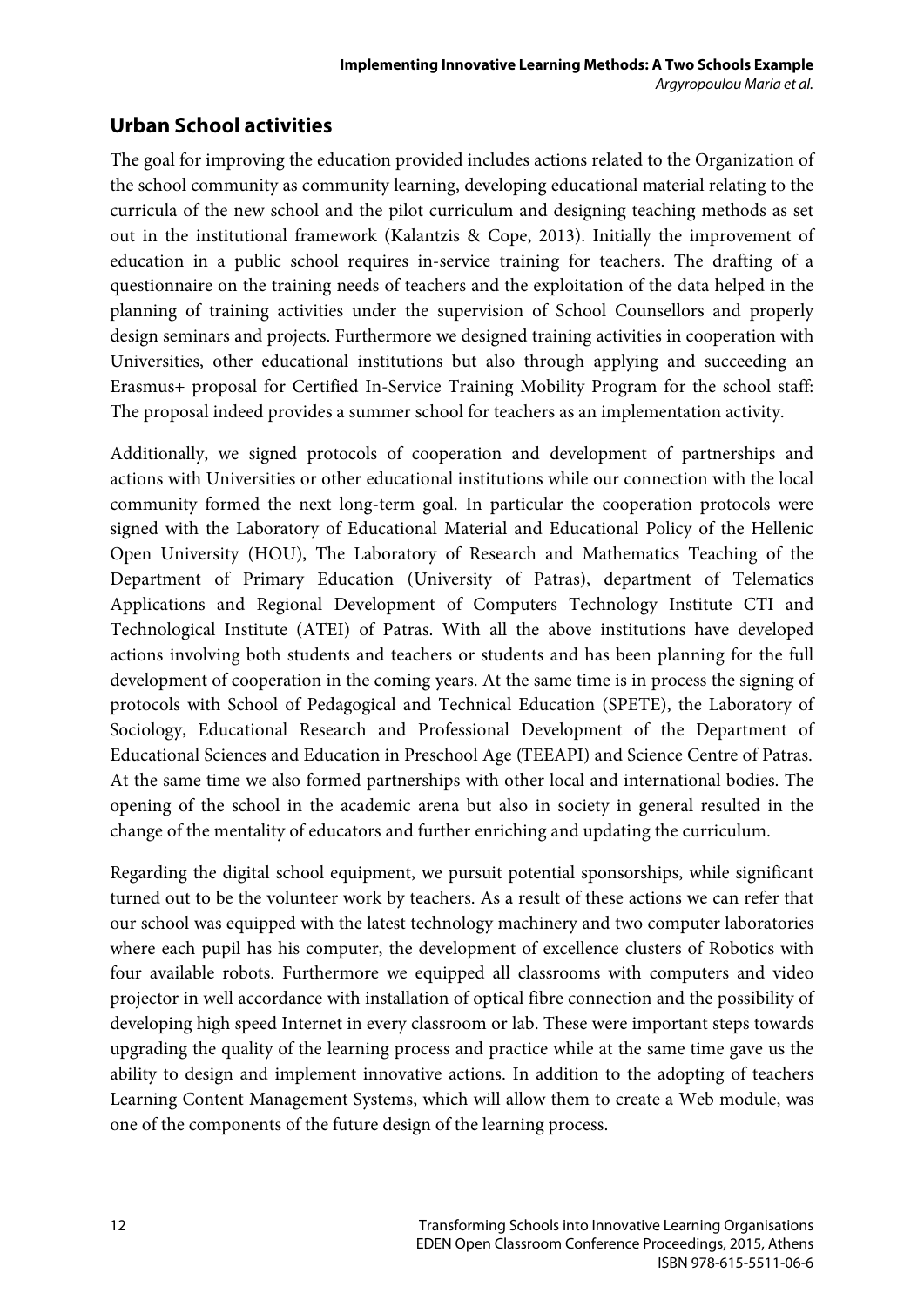#### **Implementing Innovative Learning Methods: A Two Schools Example** *Argyropoulou Maria et al.*

The curriculum of the Pilot Schools (Including Model Experimental Schools) allows educators and teachers to produce educational material utilizing interdisciplinary approach. Indeed until now we configured important educational material that is posted on the website or in our "school in cloud". Shaping interactive online class from all teachers is the next challenge. It is worth noting that where applied online class or online educational platform the number of visitors was overwhelming. Alongside the order constituted an important part of the curriculum which was implemented this year, another major innovation was the seven clusters (groups) of excellence, innovation and creativity that functioned with the participation of about 150 students (out of 180). In addition, all students and teachers of the school were involved in experiential synthetic work. Pupils and teachers had to remain at school after completion of the course in order to implement these activities. The consistent presence of the students and the almost non-existent, leakage is a positive feedback for our effort but simultaneously creates higher expectations to which we must respond with the unique reward of taking care for our students and their parents. It is important to stress that all these actions and other innovative measures undertaken by individual teachers followed a prescribed procedure dictated by the principles of modern pedagogical-educational movements, as well as specific instructions and instrumental approval of the Scientific Supervisory Committee (EPES).

Finally we must mention the importance of the evaluation process of the action plan and educational work of the school in general. It should be noted here that both the excellence groups and the actions initially involved in the original design their valuation and deliverable material – after their completion-all deliverables, educational tools and results of assessment were filled out. In the final meeting of the Plenary Session of Teachers but also in the Scientific Supervisory Committee (EPES) meeting where the theme of the evaluation of curriculum and the actions of the school year were discussed, we concluded that the process of feedback is very important in order to further proceed into decision-making for the remodelling of the stages of the learning process that did not worked effectively.

#### **Rural School Activities**

First of all in order to face the problems we realized that teachers had to be educated and trained on new pedagogical and didactic trends (Day, 1999). Teachers were encouraged to participate to several training and learning activities. During the first stages of our action plan teachers were educated mainly on new education trends, educational scenarios, ICT implementation in classrooms, modern pedagogical trends and new approaches in daily school life. It was clearly understood that traditional pedagogical methods were inefficient. On contrary whenever a new pedagogical method was applied a rising interest was observed. Teachers also appear more willing to test new approaches. As a result of all these activities we realized how important is for educators to attend training activities and programs. New prospective occurred and new methods applied in classrooms. This was the first step of a school that learns, evolves and develops.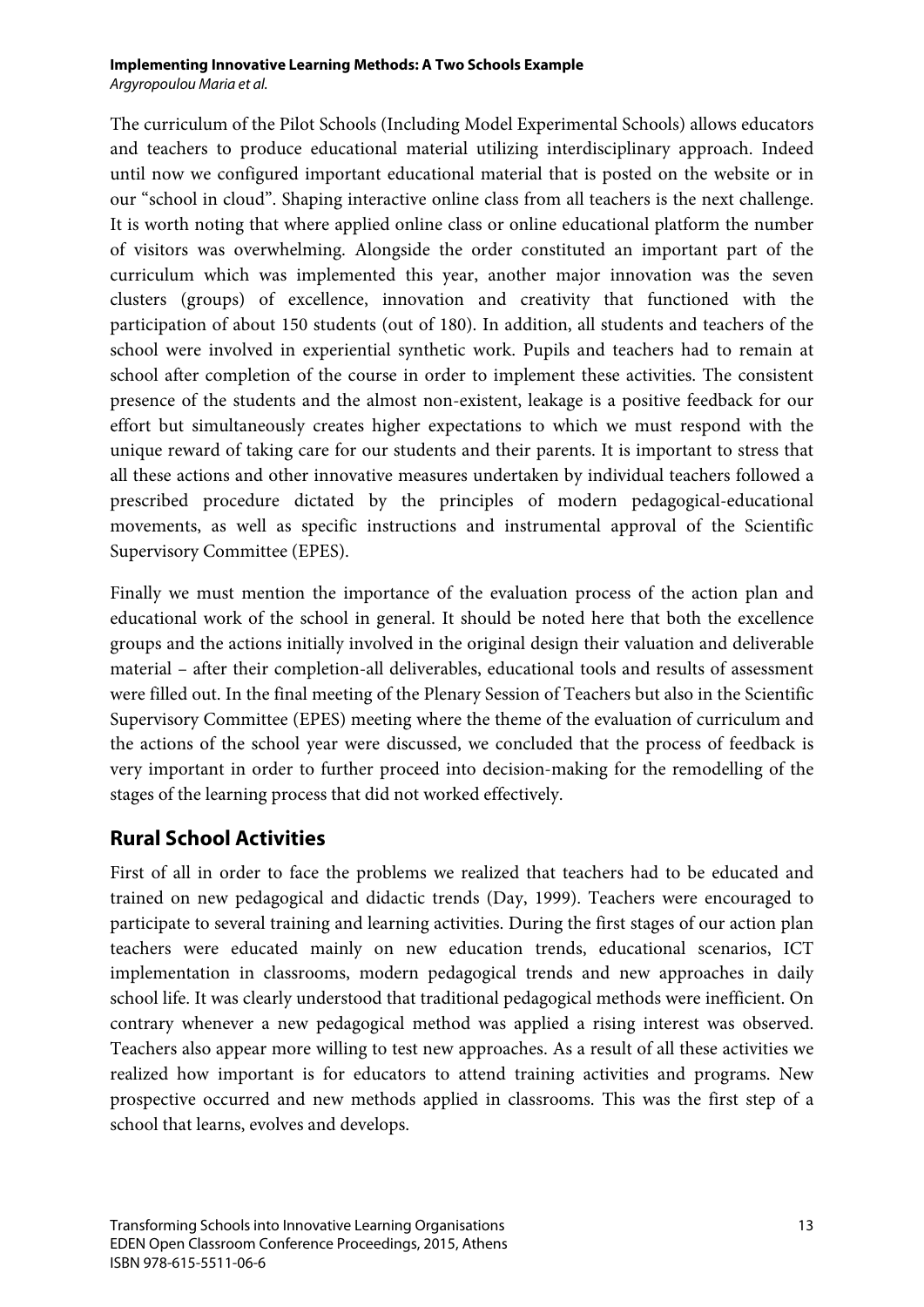Secondly, teachers were encouraged to produce educational content. Educational scenarios were developed, learning materials ware produced and working groups organized. We introduced and encouraged a new innovative idea of organizing student groups with special skills and responsibilities (Johnson & Johnson, 1990). For example, the Event Organizing Group, the Promotion Group, the Media (e.g. video) Producing Group, the Drama and Astronomical Team were some of the most active groups. We uploaded most of the produced educational material and scenarios on electronic means (e.g. our website), while the working groups started producing projects and events. A group of teachers was responsible for each working group. They were setting final goals, organizing their working plan, scheduling meetings and evaluating their progress. We tried all steps of the working groups to be based on educational scenarios. This parameter was also an important aspect of a constant learning school (Schank, 1994). We detected and evaluated all steps, extracting important conclusions of how a school can become a working community. Additionally, the educational material and scenarios seem to encourage students to further search for knowledge. As all this educational materials were available on the web, educators and teachers found additional teaching tools.

#### **Excellence and Contests**

A second step to our action plan was excellence, focusing mainly on contests (Bishop, 1991). We realized that participating on National or International Contests was really a unique opportunity to raise the interest and competiveness of our students. We can refer to the most successful attempt, the "Odysseus" Contest. This contest was about Astronomy and coevolution of life in space. Winning the contest was not our initial goal; instead we were mainly interested on developing a progressive educational pathway (Jacobson & Wilensky, 2006). First of all we organized a team consisting of almost ten students interested in Astronomy. We scheduled some standard meeting dates, but we met each other mainly out of schedule. Because of the strict school curriculum we had to communicate a lot through electronic means (e.g. Skype). All these state problems and aspects are interesting parameters of how a school learns to work in groups, communicate and develop a project (Garmston & Wellman, 2013). We learned that ICT are absolutely necessary tools for education.

#### **Astronomical Event**

Developing our Astronomy project, we realized that we needed some hands on experience, observation knowledge and support by experts. These realizations were important on organizing the first Astronomical event in our school's region open to local community. The event was a result of an excellent collaboration between several working groups, teachers and authorities. The event-organizing group supported the whole action, the promotion group, the media group and astronomical team also took great responsibilities. Teachers from our school participated in several parts of the event, while we had the support of the Municipality of A. Olympia and the 7<sup>th</sup> Ephorate of Prehistoric and Classical Ancients (EPCA) of A. Olympia. We operated remote telescopes from distance, a professor from University of Patras gave Lecture about the Universe and finally we observed astronomical objects by telescopes. All these activities raised the interest of students and revealed a new orientation in learning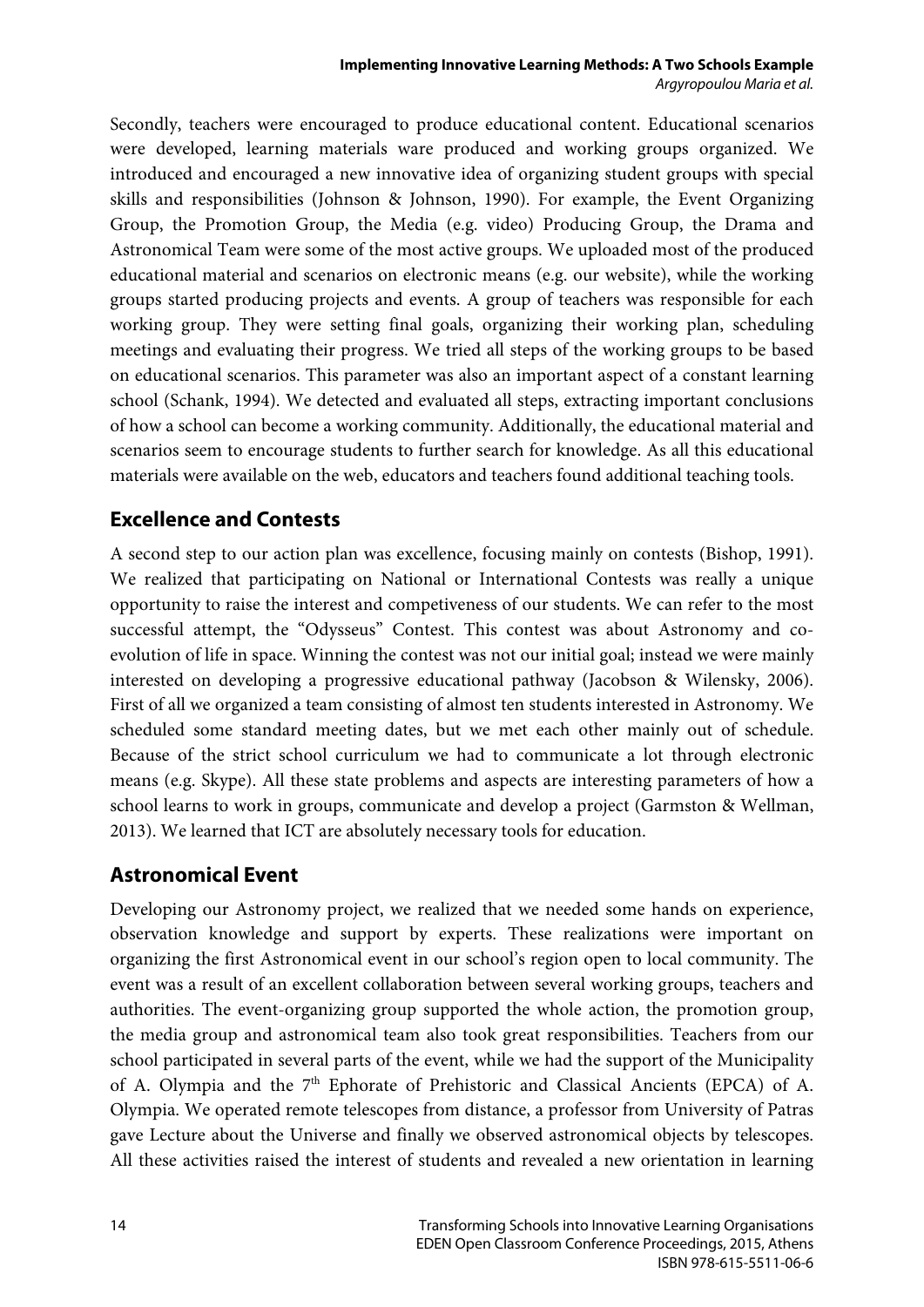procedure for our school. Local communities and authorities came closer to our school and we learned how to expand our audience (Hanifan, 1916). We had now a strong team willing to work harder for our contest project.

From this point and on the final title of our project was clear. We decided to work on plants attitude and colour on another planet. The contest's demand was a clearly defined scientific question, fully developed and answered through experimental and bibliographic justification. Although the difficulties, we managed to win the National part of the contest on March 2013 and the European part of the contest on April 2013. Of course this was the first step of a working methodology. Although it seems that our main goal was the win of the Contest this is not absolutely accurate. We initially tried to intrigue and provoke students to take part to all the related activities. It was the same with the participation of an environmental Contest and also with the drama performances of our school. Furthermore, we realized that extroversion events are extremely important for the educational practice (Elmore, 2007).

# **Environmental Event**

We followed up with an environmental event, which was actually an ecological meeting. This event combined lectures by professors of the University of Patras (another important parameter is growing a standard collaboration with higher education foundations), hands on activities (experimentation related to chemical effects on environment), speeches by market representatives and groups of volunteers. This was also an open event to local community. Apart from this aspect students learned many about connection between education and market especially on the agricultural field (Clark, 1983). Additionally, volunteerism presented to students as a part of environmental protection part (Goldberg, 1998). All these aspects were highly educative for students and local community, while a rural school approaches the day life of local society (mainly agricultural) from many aspects (scientific, economic, activism). On the other hand this was our second extroversion event. Our working groups continued developing and performing even more professional. Doubtless an important parameter of the constant learning school is assigning important responsibilities to students (Ames, 1992).

# **Innovative Approaches**

In parallel we introduced some innovative approaches in every day teaching practice. Real time (synchronous) video conferences were implemented on several lessons (Murphy & Coffin, 2003). An interview from the researcher Michael Tsambas at Lyon France and a couple of virtual visits to CERN were some of our distant learning attempts. Additionally, we increased the use of ICT on daily teaching practice. Whole lesson were presented digitally, while experiments were combined with electronic means e.g. we used augmented reality applications (Kaufmann, 2003) and Kinect camera for detecting movement and air presenting (Hsu, 2011). In all these actions students' working groups organized almost the whole activities. We realized that students were feeling important in participating actively, while they count the success of the event as their personal success. This is also a remarkable point as we often focused on students with low learning expectations but exceptional technical skills giving them responsible roles on all events Furthermore, we also gained important profits on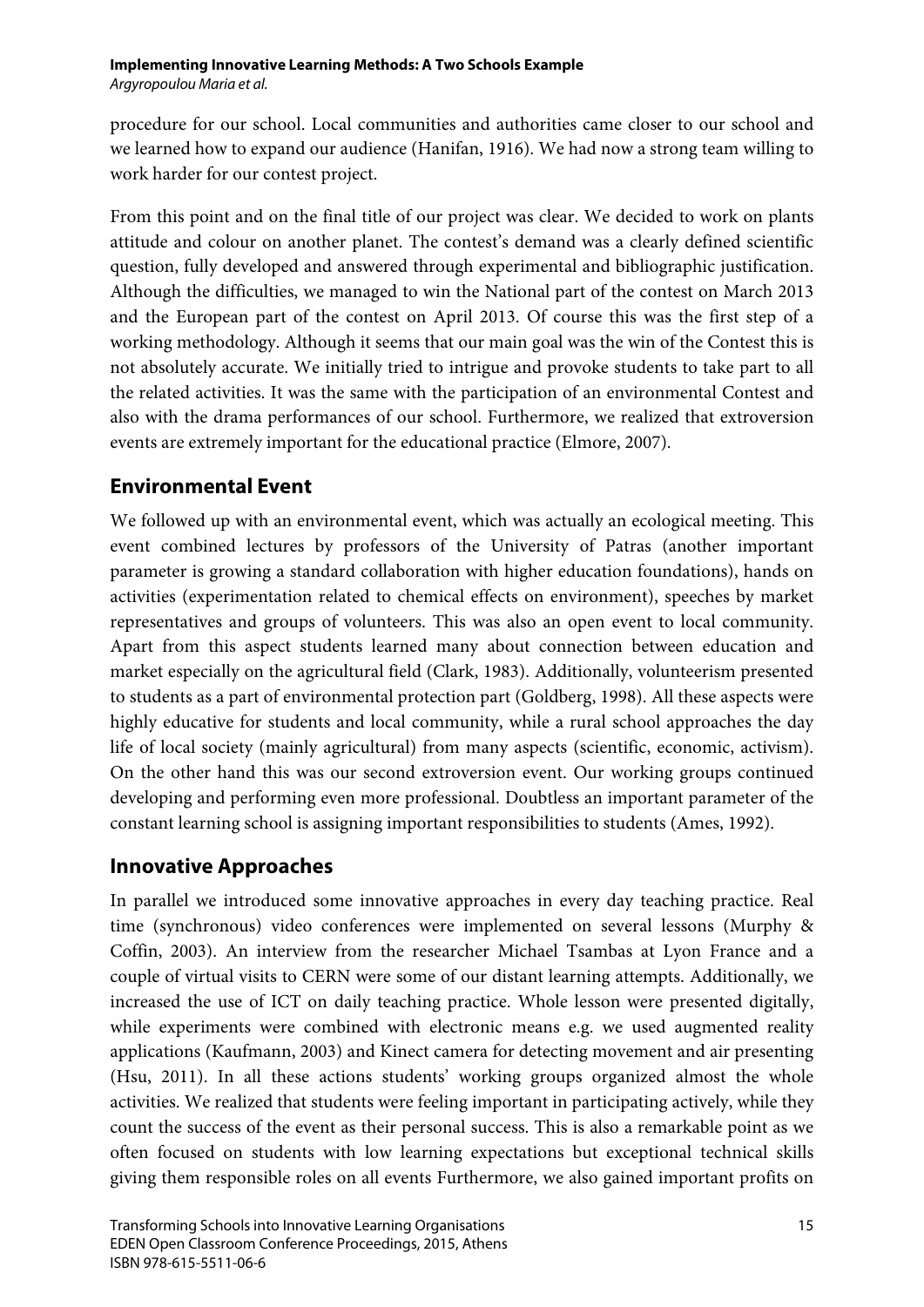the disciplinary section. Students felt that a well-organized and extrovert school is not only a matter of strict rules and punishments, but mainly a school that develops healthy relationships between all members (students, teachers, parents, local community).

# **Conclusions**

As far as concerns the Urban School, which is actually a Model Experimental School we can assume that the institutional changes that have occurred in the operation and administration of the school, created the certainty of a positive climate of cooperation and participation in educational matters. A climate that is indeed inherent in public schools, but its development impinges on bureaucratic mechanisms and regulatory frameworks. At the same time the present State Control Mechanisms in Education that transforms educators and teachers into forwarder civil servants, are strongly forced to change form. The latter is not painless or easy, requires a change in the way of facing the concept of "participation", something that may eventually be dangerous for the system. The possibility of a learning unit to utilize its experience and develop culture of innovation is what matters in a society that is constantly changing, changing us also in parallel. At the same time the implementation of an action plan based on respect of the educational and vocational development targets and the simultaneous creation of mechanisms of communication and collaboration with students and the wider social and educational context, could lead in the near future to transform us into thinking school. We strongly believe in a school that learns from its imperfections, his mistakes and the new comings, but his vision remains a collective creation and constant pursuit.

On the other hand the rural school concluded, according to its action plan, that first of all it is of high importance, schools to organize and plan their actions in long term (Sniehotta, Schwarzer, Scholz & Schüz, 2005). We realized that planning a three or four years plan will be absolutely beneficial for achieving goals and upgrading educational practices. This also reveals that an essential evaluation can only be performed after a long period (3-5 years) of actions and activities. Secondly we confirmed the importance of lifelong training for teachers and educators. Doubtless, participating in educational seminars, conferences and training meetings allow teachers to be always informed about new educational trends (Day, 1999). Implementing all these compulsory methods in classrooms turns out to be extremely positive for students. Furthermore, organizing extroversion events by entrusting critical responsibilities to students was also one of our positive remarks (Elmore, 2007). We observed that all these events joined teachers, students and local community together. Science and culture came closer to students and local society, while the interest of students rose remarkable. All these events include the element of collaboration and cooperation between several partners and promote our basic goal of knowledge diffusion. Additionally, participation in contests is another crucial parameter (Bishop, 1991). Healthy competiveness between students and schools can only offer benefits to all participants. Winning a contest is not the key. We are mainly interested in the whole progress and steps of contest. We wish students to take part, work, and search, compose papers and support publicly their projects. Of course a won contest satisfies students and encourage them for new tries. Another remarkable conclusion is the importance of educational scenarios, material and content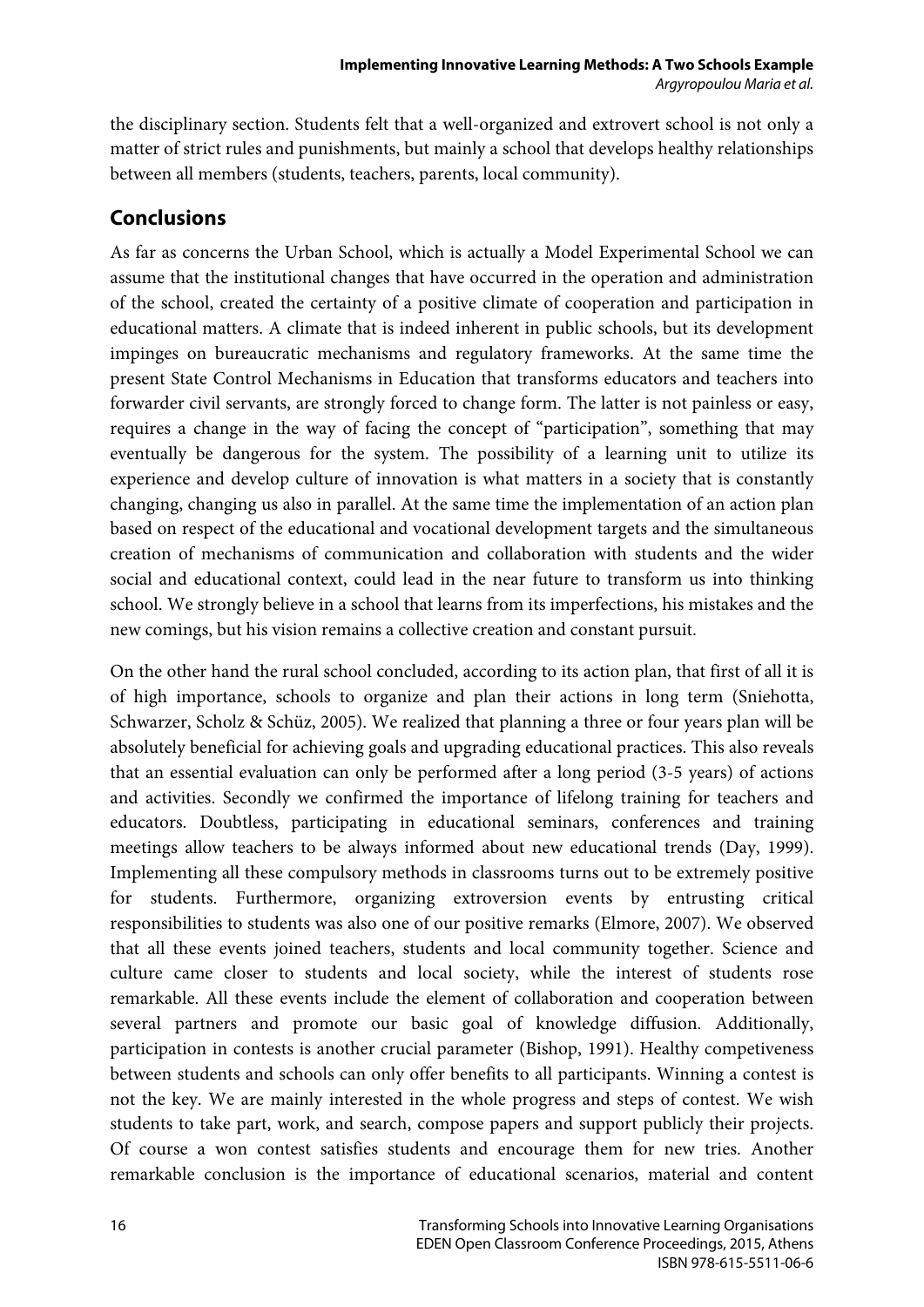(Jacobson, 2006). All these produced objects are really useful for planning and orienting bigger action plans. Furthermore if all these educational objects are uploaded in websites, everyone can easily access and use them. Finally, we can claim that each step was an evaluated progress of a previous one, helping us to achieve goals and milestones. This is how a school learns by itself and by others.

#### **References**

- 1. Arvanitis, E. (2013). Greek language intercultural education: a contemporary context under policy design. In *The Journal of Science Education, 1-2/2013,* Crete, Greece.
- 2. Baird, J.R.; Fensham, P.J.; Gunstone, R.F. and White, R.T. (1991). The importance of reflection in improving science teaching and learning. In *J. Res. Sci. Teach., 28,* (pp. 163– 182).
- 3. Bishop, J.H. (1991). A strategy for achieving excellence in secondary education: The role of state government. In *CAHRS Working Paper Series, 356.*
- 4. Clark, D.H. (1983). How Secondary School Graduates Perform in the Labor Market. A Study of Indonesia. In *World Bank Staff Working Papers Number 615.* World Bank Publications.
- 5. Collison, C. and Parcell, G. (2001). *Learning to Fly-Practical Lessons from one of the World's Leading Knowledge Companies.* Capstone Publishing Limited, Oxford, U.K.
- 6. Day, C. (ed.) (1999). *Developing teachers: The lifelong learning.* Psychology Press.
- 7. Elmore, R.F. (2007). *School reform from the inside out: Policy, practice, and performance.* Cambridge, MA: Harvard Education Press.
- 8. Finn, B. (1998). *Australian Education Council Review Committee1991, Young people's participation in post-compulsory education and training: report of the Australian Education Council Review Committee* [Finn review], Australian Government Publishing Service, Canberra.
- 9. Garmston, R.J. and Wellman, B.M. (2013). *The adaptive school: A sourcebook for developing collaborative groups.* Rowman & Littlefield Publishers.
- 10. Hanifan, L.J. (1916). The rural school community center. In *Annals of the American Academy of political and Social Science, 67,* (pp. 130-138).
- 11. Helsby, G. (1995). Teachers' Construction of Professionalism in England in the 1990s. In *Journal of Education for Teaching: International research and pedagogy, 21(3),* (pp. 317- 332).
- 12. Hobson, A.J. (2002). Student Teachers' Perceptions of School-based Mentoring. In *Initial Teacher Training (ITT) Mentoring & Tutoring: Partnership in Learning, 10(1),* (pp. 5-20).
- 13. Holland, A. and Andre, T. (1987). Participation in extracurricular activities in secondary school: What is known, what needs to be known? In *Review of Edu. Research, 57(4),* (pp. 437-466).